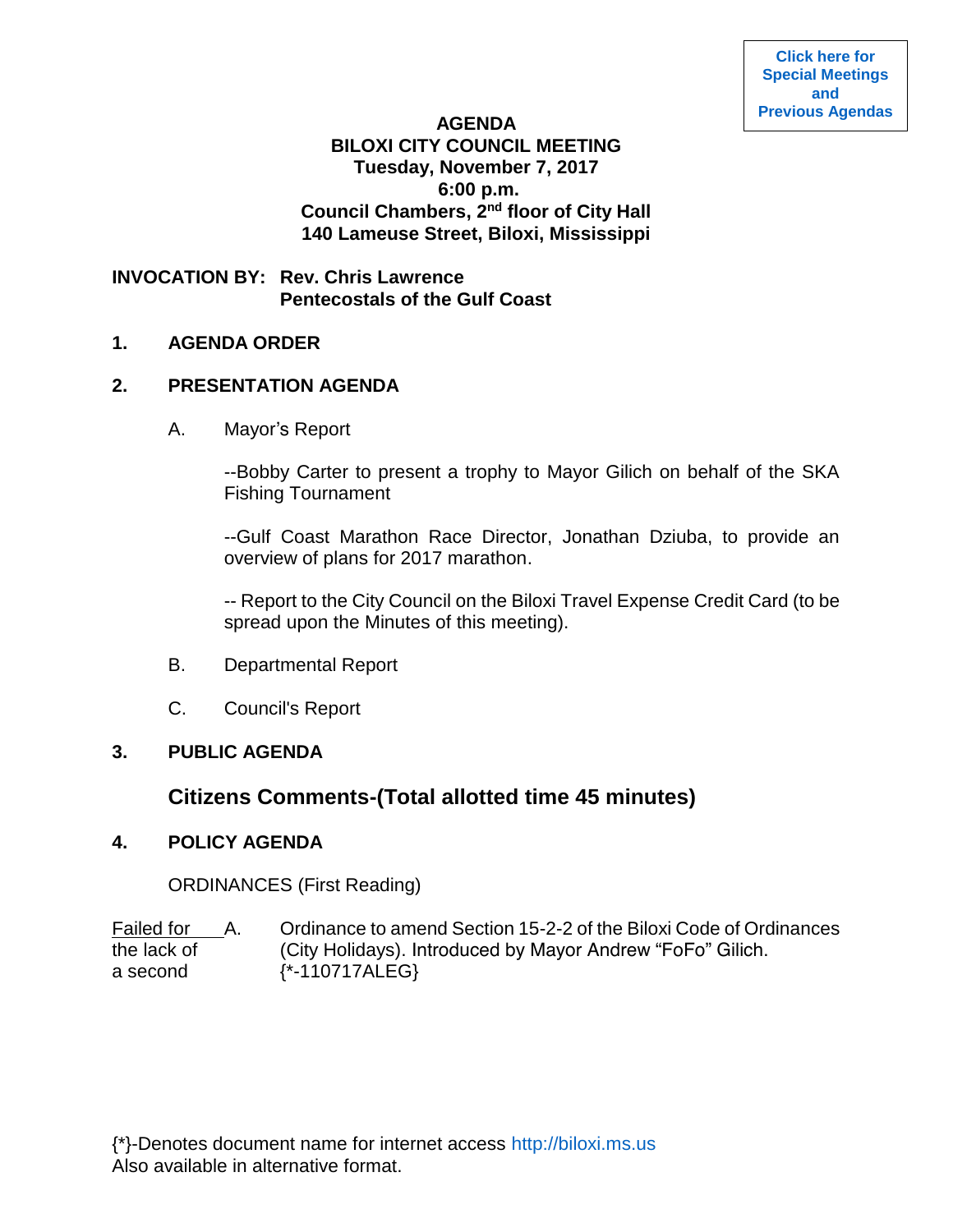### **4. POLICY AGENDA-Continued**

ORDINANCES (Second Reading)

| Tabled subject B.<br>to call<br><b>SUBSTITUTE</b> | Ordinance to amend Code of Ordinances, City of Biloxi, Mississippi of<br>1992, Ch. 12, to add a new article XII to place an application and<br>permitting procedure for Special Events, to delete article 23-4-5(G) of<br>the Land Development Ordinance. Introduced by Mayor Andrew<br>"FoFo" Gilich.<br>{*-102417CLEGSUB} First reading on October 24, 2017 |
|---------------------------------------------------|---------------------------------------------------------------------------------------------------------------------------------------------------------------------------------------------------------------------------------------------------------------------------------------------------------------------------------------------------------------|
| 2349<br>C.<br>As amended                          | Ordinance to amend Code of Ordinance, City of Biloxi, Mississippi, of<br>1992, Section 13-1-16, to amend and address aggressive<br>panhandling issues, and to revise Licensing Procedures. Introduced<br>by Mayor Andrew "FoFo" Gilich.<br>{*-102417DLEG} First reading on October 24, 2017                                                                   |
| 2350<br>D.                                        | Ordinance to amend Code of Ordinance, City of Biloxi, Mississippi, of<br>1992, Section 13-1-14, to amend and address constitutionality issues.<br>Introduced by Mayor Andrew "FoFo" Gilich.                                                                                                                                                                   |

# {\*-102417ELEG} **First reading on October 24, 2017**

#### RESOLUTIONS

540-17 **E.** Resolution for an application request for Conditional Use approval to authorize the establishment of a duplex within an existing structure situated upon property identified as 1211 Father Ryan Avenue. Case No. 17-049, Chevis C. Swetman. Submitted by the Planning Commission. {\*-110717APC} Ward 1

## **5. CONSENT AGENDA**

- 541-17 A. Resolution authorizing the Mayor and Municipal Clerk to execute the Municipal Compliance Questionnaire. Introduced by Mayor Andrew "FoFo" Gilich. {\*-110717AEXC}
- 542-17 B. Resolution accepting the Keesler Air Force Base Joint Land Use Study, Background Report, and Executive Summary, and supporting the strategies described therein that are intended to encourage the compatibility of development surrounding Keesler, maximize Keesler's usefulness to the Air Force, and ensure Keesler's long-term viability as a center of training excellence. Introduced by Mayor Andrew "FoFo" Gilich. {\*-110717BEXC}
- {\*}-Denotes document name for internet access [http://biloxi.ms.us](http://biloxi.ms.us/) Also available in alternative format.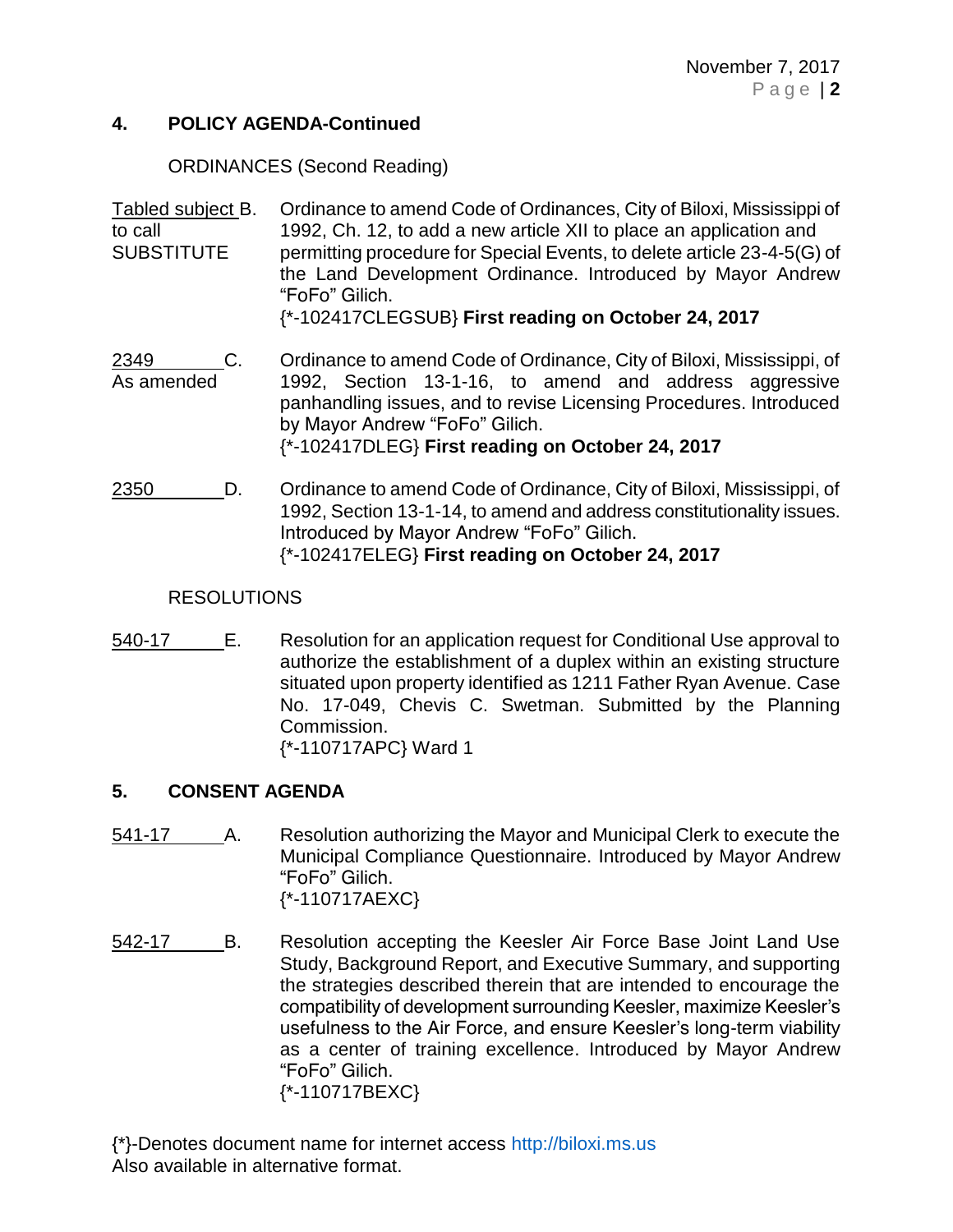## **5. CONSENT AGENDA-Continued**

- 543-17 C. Resolution amending the Municipal Budget for the Fiscal Year ending September 30, 2018, to recognize rental income of the old Biloxi Library and rent expense for Administration Department Introduced by Mayor Andrew "FoFo" Gilich. {\*-110717AADM}
- 544-17 D. Resolution authorizing Change Order One (1) with Twin L. Construction, Inc. for Lighthouse Parking & Pier Area, Project No. 989. Introduced by Mayor Andrew "FoFo" Gilich. {\*-110717AENG}
- 545-17 E. Resolution authorizing Change Order One (1) with Starks Contracting Co., Inc. for Ohr O'Keefe Welcome Center Repairs, Project No. 1031. Introduced by Mayor Andrew "FoFo" Gilich. {\*-110717BENG}
- 546-17 F. Resolution authorizing execution of a Property Auction Contract with Nick Clark Auctions to dispose of surplus municipal property. Introduced by Mayor Andrew "FoFo" Gilich. {\*-110717ACON}
- 547-17 G. Resolution authorizing purchase of sidearm by retiring member of the Biloxi Police Department (Timothy McKaig). Introduced by Mayor Andrew "FoFo" Gilich. {\*-110717APD}
- 548-17 H. Resolution authorizing purchase of sidearm by retiring member of the Biloxi Police Department (Steven Patterson). {\*-110717BPD}
- 549-17 I. Resolution amending the Municipal Budget of the Biloxi Police Department for the Fiscal Year to end September 30, 2018. Introduced by Mayor Andrew "FoFo" Gilich. {\*-110717CPD}
- 550-17 J. Resolution to declare property surplus and to authorize sale at public auction (Police Department). Introduced by Mayor Andrew "FoFo" Gilich. {\*-110717APUR}
- 551-17 K. Resolution to declare property surplus and to authorize sale at public auction (Fire Department). Introduced by Mayor Andrew "FoFo" Gilich. {\*-110717BPUR}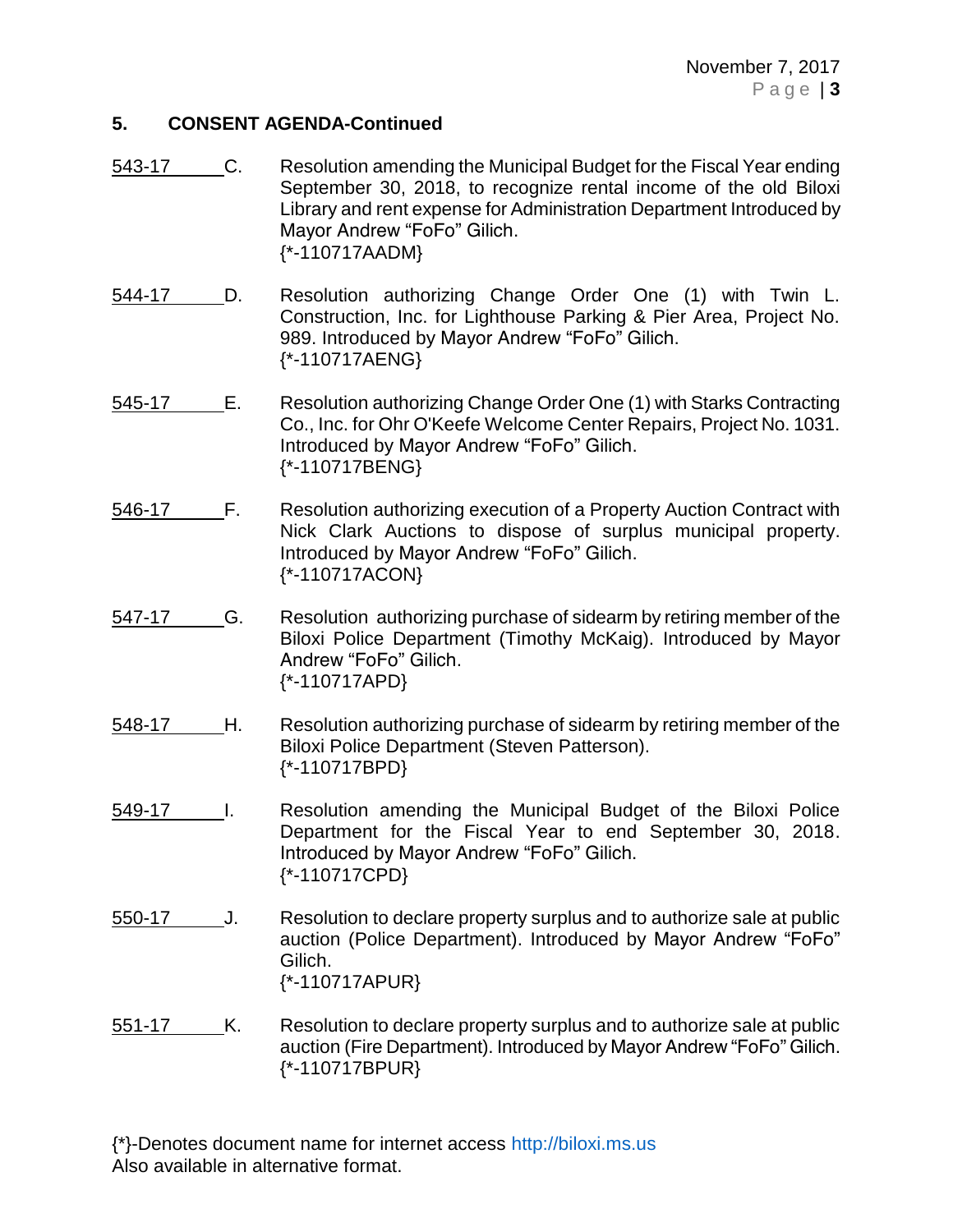## **5. CONSENT AGENDA-Continued**

- 552-17 L. Resolution to declare property surplus and to authorize sale at public auction (Parks and Recreation Department). Introduced by Mayor Andrew "FoFo" Gilich. {\*-110717CPUR}
- 553-17 M. Resolution to declare property surplus and to authorize sale at public auction (Engineering Department). Introduced by Mayor Andrew "FoFo" Gilich. {\*-110717DPUR}
- 554-17 N. Resolution to authorize and approve the lowest and best quote received for one brush cutter from Puckett Rents in the total amount of \$6,150.00. Funding: Public Works Budget. Introduced by Mayor Andrew "FoFo" Gilich. {\*-110717EPUR}
- 555-17 O. Resolution authorizing the City of Biloxi to enter Local Governing Authority Service Agreement with C-Spire for the provision of cellular phone and data services. Introduced by Mayor Andrew "FoFo" Gilich. {\*-110717BCON}
- 556-17 P. Resolution amending Resolution No. 393-17 authorizing the City of Biloxi to Provide In-Kind Support to the Ohr-O'Keefe Museum of Art, Inc. and authorizing entry into Service Agreement with Kone, Inc. for Maintenance of the Elevators located on City Property leased by the Ohr-O'Keefe Museum of Art, Inc. Introduced by Mayor Andrew "FoFo" Gilich. {\*-110717CCON}
- 557-17 Q. Resolution authorizing the Mayor to execute the First Amendment to the Grant Agreement with the Mississippi Development Authority and the Mississippi Major Economic Impact Authority (MMEIA), by and through the Mississippi Development Authority (MDA). Introduced by Mayor Andrew "FoFo" Gilich. {\*-110717CEXC}
- 558-17 R. Resolution authorizing Change Order One (1) with Saunders Construction, LLC for Kayleigh Cove Sewer, Project No. 1003. Introduced by Mayor Andrew "FoFo" Gilich. {\*-110717CENG}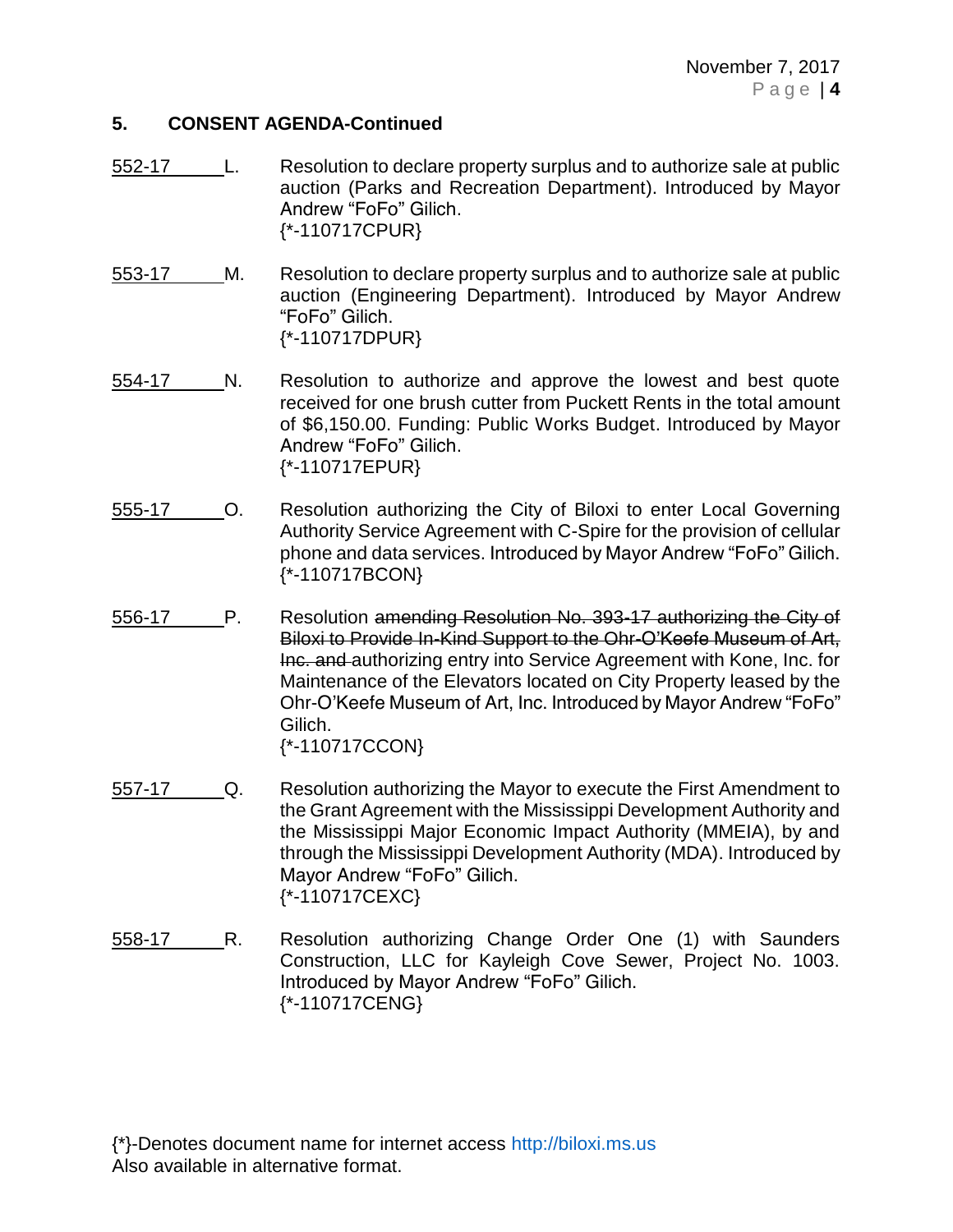November 7, 2017 P a g e | **5**

#### **5. CONSENT AGENDA-Continued**

- 559-17 S. Resolution authorizing Change Order No. Four (4) with Lane Construction Company of MS, Inc. for Area 15, Out of Phase Pump Stations, Project No. K7112 on the Hurricane Katrina Repair Program. Introduced by Mayor Andrew "FoFo" Gilich. {\*-110717DENG}
- 560-17 T. Resolution authorizing Task Order Amendment No. 4 with Stantec Consulting Services, Inc. for Area 11, Gravity North (GRN), Phases 1 & 2, Project No. KG640. Introduced by Mayor Andrew "FoFo" Gilich. {\*-110717EENG}
- 561-17 U. Resolution authorizing Task Order Amendment No. 6 with Brown, Mitchell & Alexander, Inc. for Area 12, Gravity South (GRS), Phases 1 & 2, Project No. KG641. Introduced by Mayor Andrew "FoFo" Gilich. {\*-110717FENG}
- 562-17 V. Resolution authorizing Municipal Judge to appoint a Deputy Court Clerk (Taylor Johnston). Introduced by Mayor Andrew "FoFo" Gilich. {\*-110717ACOURT}

## **6. CODE ENFORCEMENT HEARINGS**

- Still in violation A. J. E. Manning, 1210J-02-015.000/155 McDonnell Ave. **30 day extension on September 26, 2017**
- Still in violation B. James E. Manning, 1210J-02-013.000/157 McDonnell Ave. **30 day extension on September 26, 2017**
- Still in violation C. James Edward Manning, 1210J-02-012.000/163 McDonnell Ave. **30 day extension on September 26, 2017**
- Still in violation D. Derwin Dale Daniels, 1107I-01-017.000/13321 Greenhill Circle **Tabled one week on October 17, 2017 and Two week extension on October 24, 2017**

## 563-17 **7. ROUTINE AGENDA** {\*-110717RTN}

Section 1: To accept bids submitted by each vendor in the amount shown below as the lowest and/or best bid based on the recommendation of the Executive Branch to accept each such bid as follows: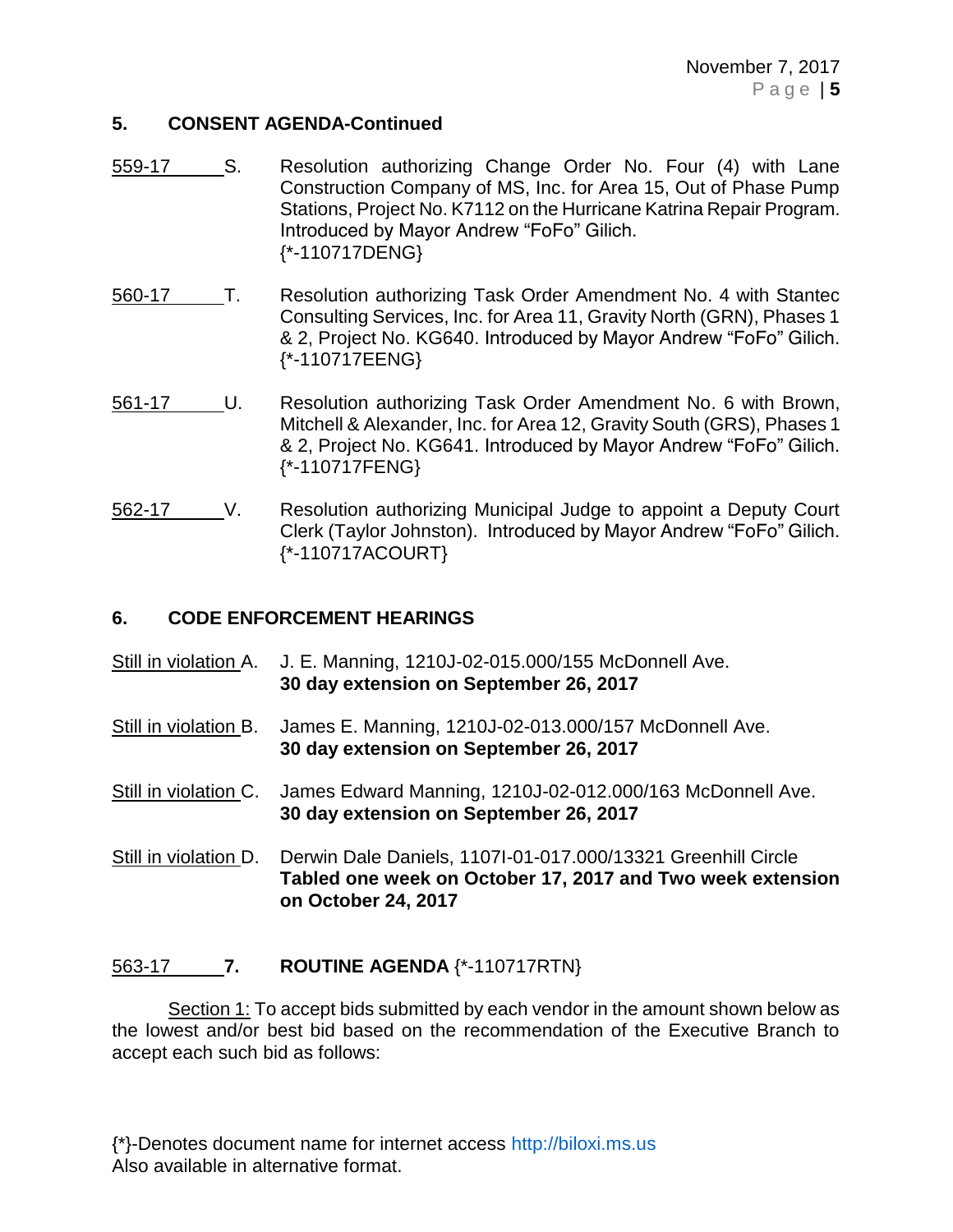## **7. ROUTINE AGENDA-Continued**

| А. | (Purchase No.1) | <b>Basketball Uniforms/Parks &amp; Recreation</b> |
|----|-----------------|---------------------------------------------------|
|    | VENDORS-        | Pennant & BSN                                     |
|    | AMOUNT –        | See Attached                                      |

Section 2: To adjudicate the following parcels a menace to the public health and safety of the community:

A. CITY PARCEL NO.: 1209F-02-034.005 OWNED BY: Gulf South Equity Investments, LLC DATE OF HEARING: September 19, 2017

Section 3: To authorize special assessment to code enforcement action taken to clean the following parcels:

| А. | <b>CITY PARCEL NO.:</b>            | 1210D-04-049.000         |
|----|------------------------------------|--------------------------|
|    | <b>OWNED BY:</b>                   | Helene G. Almond         |
|    | <b>ADDRESS:</b>                    | 2192 Atkinson            |
|    |                                    | <b>Biloxi, MS 39531</b>  |
|    | <b>CONTRACTOR:</b>                 | <b>Clifton McCormick</b> |
|    | <b>RESOLUTION NO.:</b>             | 417-17                   |
|    | <b>ASSESSMENT AMOUNT: \$515.00</b> |                          |
|    |                                    |                          |

B. CITY PARCEL NO.: 1410H-02-021.000 OWNED BY: Colleen Cook, et al. ADDRESS: 6226 West Thrope Street Tampa, FL 33611 CONTRACTOR: Clifton McCormick RESOLUTION NO.: 487-17

ASSESSMENT AMOUNT: \$415.00

| C. | <b>CITY PARCEL NO.:</b>     | 1210D-04-067.000           |
|----|-----------------------------|----------------------------|
|    | <b>OWNED BY:</b>            | Annie L. Juanico           |
|    | <b>ADDRESS:</b>             | 2116 Atkinson Road         |
|    |                             | Biloxi, MS 39531, MS 39532 |
|    | <b>CONTRACTOR:</b>          | <b>Clifton McCormick</b>   |
|    | <b>RESOLUTION NO.:</b>      | 417-17                     |
|    | ASSESSMENT AMOUNT: \$865.00 |                            |
|    |                             |                            |

D. CITY PARCEL NO.: 1410B-03-028.001 OWNED BY: Howard & Rosemary Stewart ADDRESS: 110 Hemlock Drive D'Iberville, MS 39540 CONTRACTOR: Clifton McCormick RESOLUTION NO.: 487-17 ASSESSMENT AMOUNT: \$695.00